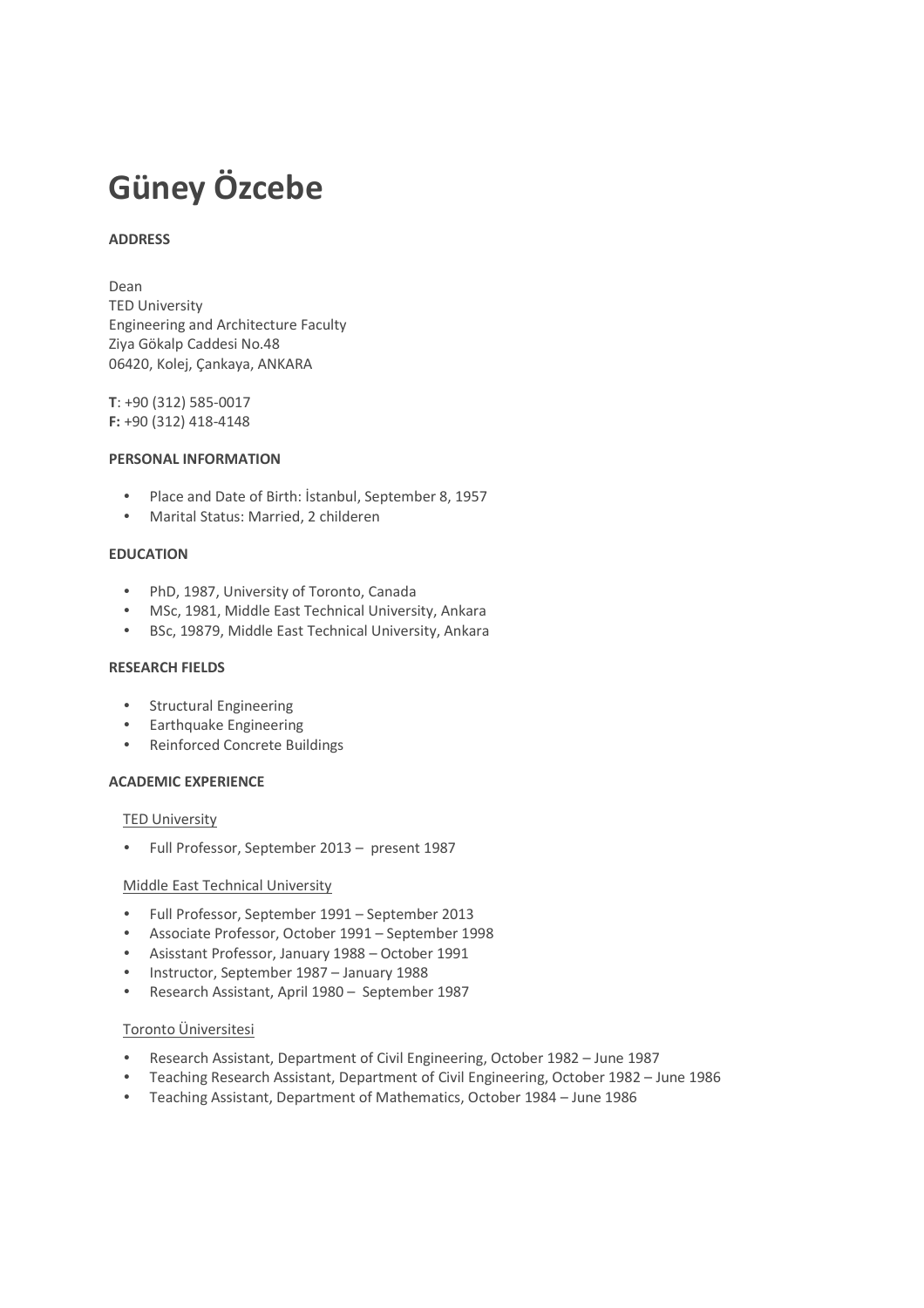#### **ADMINISTRATIVE EXPERIENCE**

Code Drafting Committee Member; Guidelines for the Assessment of Seismic Risk of Existing Structures, Ministry of Environment and Urbanization, 2012 Chairman, Department of Civil Engineering at Middle East Technical Univeristy (METU), December 2006 – October 2012 Elected Member of the Engineering Faculty Administration Board, METU, 1988 – 1991 Elected Member of the Engineering Faculty Academic Board, 1991 – 1994 Member of the Engineering Faculty Research Funding Commission, 2000 – 2006 Administrative Board Member, Earthquake Engineering Research Center, METU, 1995 – 2004 Founding Chairman, Structural Engineering Research Unit, METU, 2001 – 2006 Code Drafting Committee Member; TS500 – Reinforced Concrete Code of Practice, 1995-2000 Turkish Delegate to International Standatrds Organization Technical Committee (ISO TC/71) on Concrete, Reinforced Concrete and Prestressed Concrete, 2000-2010 Voting Member of American Concrete Amerikan Committee 314, 2004 – present Member of American Concrete Committee 318W, 2000 – present

#### **AWARDS & PRIZES**

- Registered in Faculty Dean's List for Academic Performance, 2000, 2002, 2003, 2004, 2005, 2006, 2007, 2009, 2010, 2012
- NATO 2004 Summit Science Prize, http://www.nato.int/science/news/2004/n040615b.htm
- University of Toronto Open Fellowship, 1982 1987
- Fulbright Scholarship, 1982 (not used)

#### **MEMBERSHIPS**

- Turkish Chamber of Civil Engineers, 1979 present
- American Concrete Institute, 1985 present
- Turkish Assocation for Bridge and Structural Engineering, 1988 present
- Turkish Associationof Earthquake Engineering, founding member, 2009 present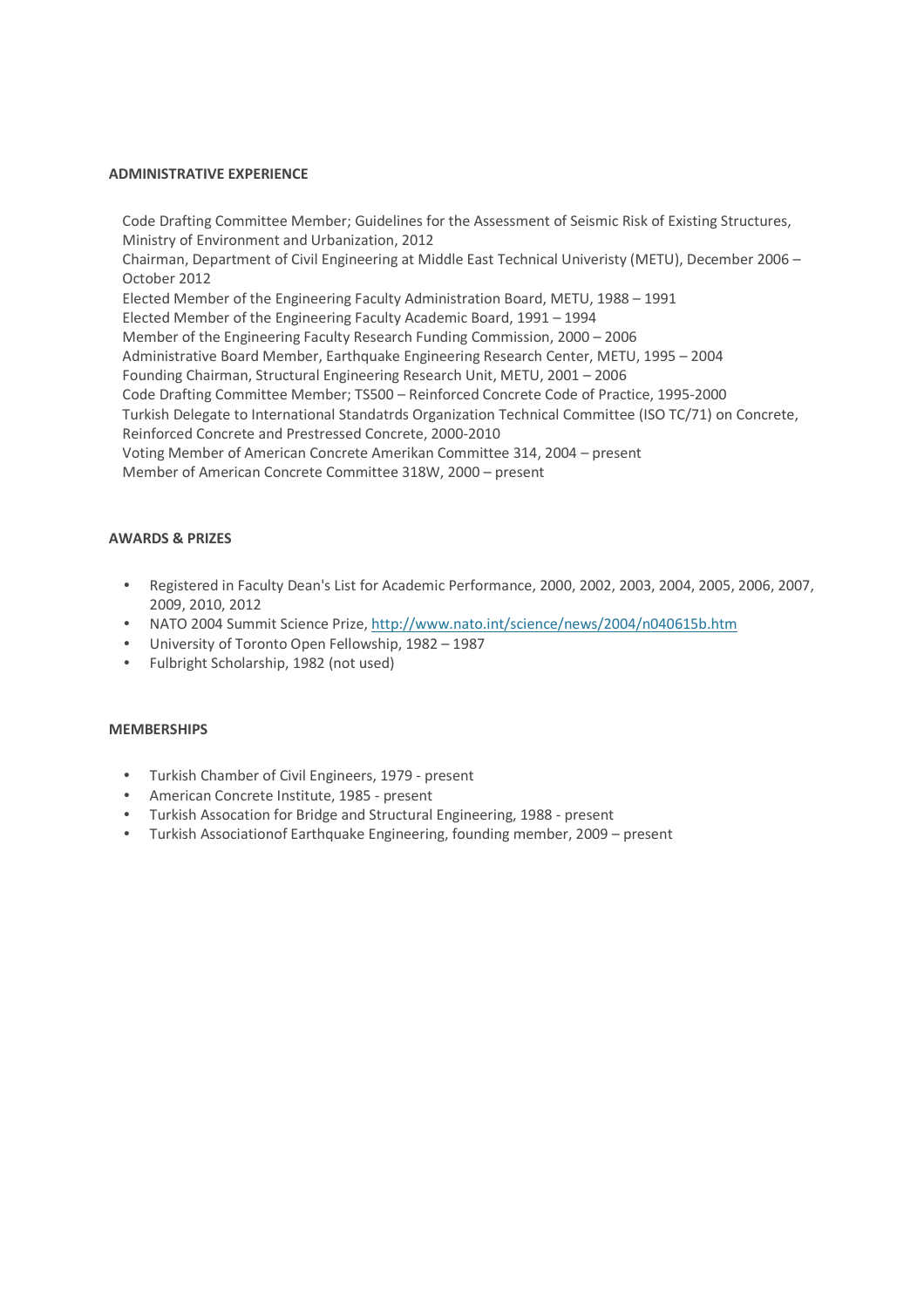## **Projects**

## **A) PROJECTS ON CAPACITY BUILDING IN EARTHQUAKE ENGINEERING EDUCATION AND RESEARCH**

### A1) MEEES: ERASMUS MUNDUS Masters Course on Earthquake Engineering and Engineerng Seismology

A1) The MEEES Erasmus Mundus Masters Course Program in the field of Earthquake Engineering and Engineering Seismology

Central coordination is carried out by: Institute for Advanced Study/University of Pavia

National Coordinators: Dr. Haluk SUCUOĞLU, Dr. Güney ÖZCEBE

Webpage: http://www.meees.org/

The MEEES Maters Course Program had been prepared by a consortium comprising four academic institutions, namely (i) the Institute for Advanced Study of Pavia (IUSS), (ii) the University of Patras, (iii) the University of Grenoble 1 "Joseph Fourier" and (iv) Middle East Technical University. "The MEEES Proposal" was among the 170 masters degree proposals submitted to the commission within the framework of FP7 EM II Master Courses (Action 1). MEEES Masters Course Program was the first and the only Erasmus Mundus Masters Program in which a Turkish partner took place.

Graduate students involved in this Erasmus Mundus Masters course have the possibility of following a 18 month MSc programs on either Earthquake Engineering or Engineering Seismology. In addition, the proposed EM Masters course envisages also the possibility of students following a 18-month study program that leads to the attainment of a Masters degree on Earthquake Engineering and Engineering Seismology.

MEEES graduates will be awarded a Joint Masters degree diploma by the Rectors of the Istituto Universitario di Studi Superiori, the University of Patras, the University of Grenoble 1 "Joseph Fourier" and the Middle East Technical University. The official language is English. Admission to the course depends mainly on academic qualifications, past professional experience, reference letters and English proficiency.

A total of 11 students from different Turkish universities were enrolled with the MEEES program. Half of them have already finished their studies and the others are carrying out their studies in te partner institutions. Until now 6 students from Canada to Pakistan took courses in the Department of Civil Engineering of METU and two of these students are currently working on their thesis. Their thesis work is supervised by METU-CE Faculty.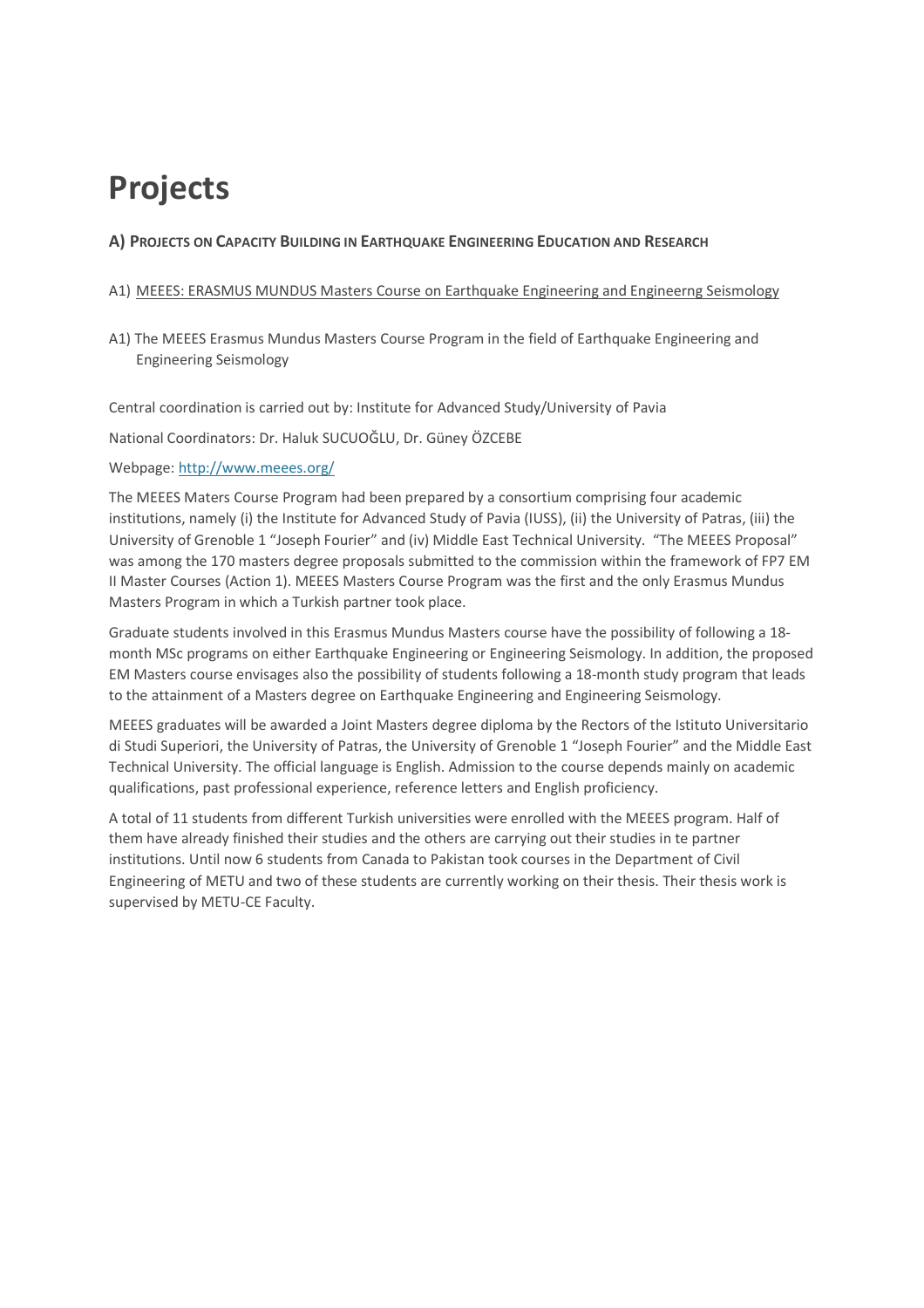#### A2) CyBER: Capacity Building in Earthquake Research for Risk Reduction in Urban Environments

#### Principal Coordinator: Dr. Haluk SUCUOĞLU, Co-Coordinator: Dr. Güney ÖZCEBE

Final Report: http://cordis.europa.eu/documents/documentlibrary/121978991EN6.pdf

CyBER project was developed in relevance to the Seismic Risk Reduction RTD activities of the 6th Framework Programme to initiate implementations for safer urban environments, hence to search for methods for reducing exposure to seismic risk. It was aimed at increasing the capacity of METU's Earthquake Engineering Research Center (METU-EERC) to a center of excellence. Furthermore, collaboration of METU\_EERC with the expert seismic research institutions of Europe within the scope of the project also increased the level of scientific co-operation, technical capabilities and enhancement of human potential.

The European Community funds allocated to this project was 650,000 EUR. Middle East Technical University acceded to the contract in accordance with the procedures referring to a financial contribution for the implementation of this project within the framework of the specific research and technological development program 'Integrating and Strengthening the European Research Area'. The duration of the project was 36 months spanning between 2005 and 2008

At the end of project activities METU-EERC has gained a pseudo-dynamic testing facility where earthquake simulation tests of 6 meters high 10 meters wide and 10 meters long structural systems or components can be made. METU-EERC testing facility is the largest facility of its kind in Turkey.

#### **B) MAJOR RESEARH PROJECTS IN STRUCTURAL AND EARTHQUAKE ENGINEERING**

## B1) Investigation of Various Structural Rehabilitation Methods by Pseudo-dynamic Protocols (TÜBİTAK-106M451)

Research Team: Dr. Güney Özcebe, Dr. Barış Binici, Dr. Erdem Canbay, Dr. Özgür Kurç

The 106M451 TUBITAK Project titled "Investigation of Strengthening Procedures by Pseudo Dynamic Testing" had a total budget of 342.150  $\&$ . The Project was conducted between February 1 2007 and June 1 2010. Five international peer-reviewed conference proceeding and two journal publications were printed by using the results from the project. A final national journal publication summarizing all the results is under preparation.

The Project focused on pseudo-dynamic testing of ½ scale-2 story-3 three bay RC frames with and without structural retrofits. The conducted pseudo dynamic tests are a premier in pseudo dynamic testing in the nation. Efe Gokce Kurt, who was funded by the project graduated with a Master of Science Degree by submitting his thesis based on the outcomes of the project and he is now a Ph.D. candidate in Purdue University.

At the end of extensive testing program valuable data was acquired and this data will be used in the development of next generation seismic codes.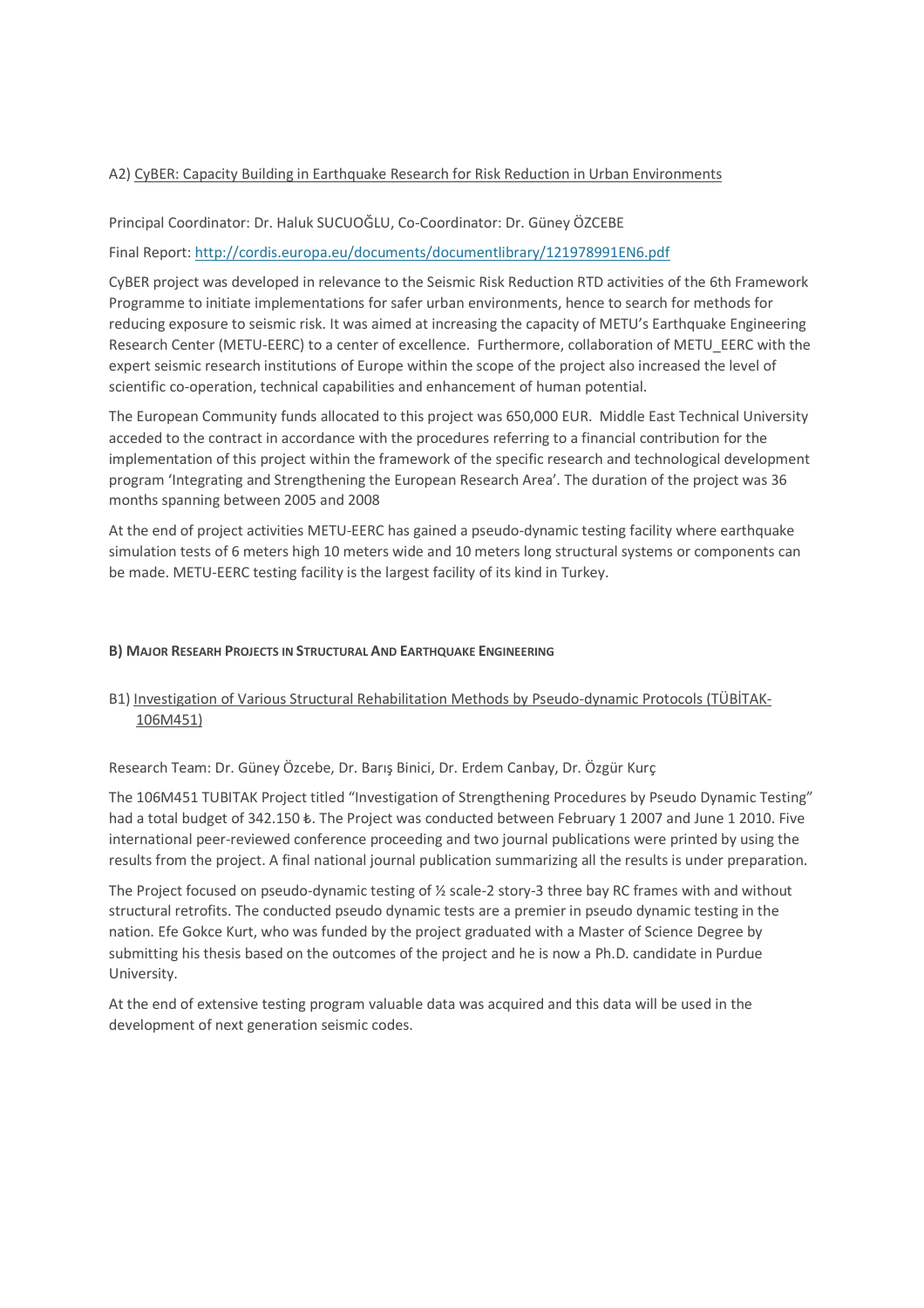## B2) Evaluation and Advancement of the Seismic Assessment and Strengthening Methods in the Turkish Seismic Code through Experimental and Analytical Research (TÜBİTAK KAMAG 1007, 108G034, 2010- 2013)

#### Principal Coordinator: Dr. Haluk Sucuoğlu

Project Team: Dr. Sinan Akkar, Dr. Barış Binici, Dr. Burcu Burak, Dr. Erdem Canbay, Dr. Altuğ Erberik, Dr. Özgür Kurç, Dr. Güney Özcebe, Dr. Ahmet Yakut

The research outlined in this proposal focusses on the consistency of diferent seismic performance assessment techniques and strengthening methodologies proposed for existing buildings, their applicability in the practice, and their conformity to the procedures employed in the technical guidelines of other earthquake prone countries. The first phase of the proposed experimental research studies is on the experimental verification of performance acceptance criteria stated in the Turkish Seismic Code for different structural components. The aim of the second phase of experimental research is to develop the most efficient and feasible strengthening methods for especially the school buildings. This study founded on the test-bed of the previous study (Project BI) also uses the new dynamic simulation system (pseudo-dynamic testing system) which has been developed in the Structural Mechanics Laboratory of the Middle East Technical University, with a funding from the EC Framework 6 Programme. The total duration of the project is foreseen as three years. In accordance with the results obtained from the proposed research, necessary corrections and improvements will be made in the Code in order to establish safe and reliable methods and regulations for achieving efficient risk reduction in existing seismically vulnerable buildings.

There are currently 9 researchers and 4 MS and/or Ph.D. students working in different project packages. Project activities are expected to end by June 2013.

#### B3) Seismic Assessment and Rehabilitation of Existing Buildings (NATO SfP9977231)

#### NATO Country Project Director: Dr. Güney Özcebe

Partner Country Coordinators: Dr. Mihail Garevski, Macedonia, Dr. Michael Fardis and Dr. Kyriazis Pitilakis, Greece, Dr. James O. Jirsa, USA.

National Project Team: Please visit http://www.seru.metu.edu.tr/org.html for detailed information.

The general objective of this study was to develop simple methodologies for the seismic vulnerability assessment and sound, practical and economical rehabilitation techniques for seismically vulnerable buildings in Turkey and Greece. Seismic evaluation and rehabilitation works of the existing buildings necessitate participation of a large number of practicing engineers. However, these tasks require special expertise. Therefore, a major thrust of this project was to develop engineer-training programs to enhance the knowledge of the practicing engineer and to disseminate the findings and the end-results of the proposed research program.

The proposed project had three specific goals. The first goal was to develop methodologies for the seismic vulnerability assessment of the existing buildings, which will offer guidance for engineers in evaluating existing buildings that might present unacceptable risk to life-safety in future earthquakes. To preserve lifesafety in buildings that are identified as weak, it is necessary to provide strengthening that conforms to acceptable safety standards under earthquake forces. This leads to the second goal of the proposed project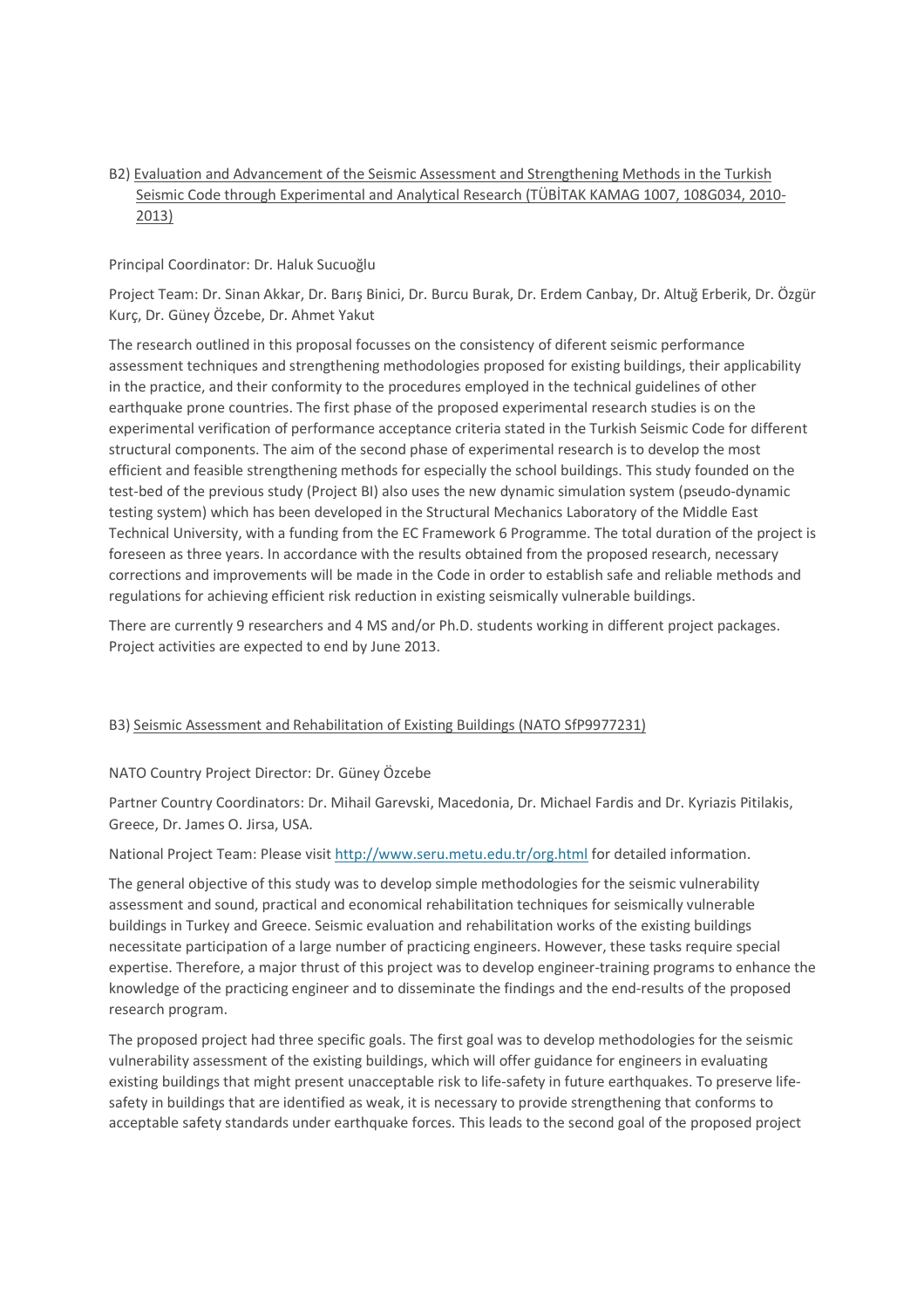that was to develop simple, effective and economical strengthening techniques and strategies, which are applicable to buildings in use in Balkan countries. The final goal is the dissemination of the knowledge gained.

Project was financed by the Science for Peace program of NATO. The total NATO funds allocated for the project was 711,000 EUR. A matching amount (cash and in-kind was) provided by Turkey. TÜBİTAK has funded this project via "Structural Engineering Research Unit-SERU" projects summing up to 595,000 USD; please see http://www.seru.metu.edu.tr/ for frther details.

During the project activities a thorough three-tier seismic vulnerability assessment methodology was developed to assess the seismic vulnerability of existing buildings on a regional scale. This methodology was used by the Istanbul Metropolitan Municipality to assess the regional seismic vulnerability of Zeytinburnu, Fatih and Küçükçekmece districts of Istanbul. More than 150,000 buildings were assessed within the framework of this assessment studies.

Moreover two occupant friendly retrofit techniques to upgrade the seismic safety of existing buildings and two innovative rehabilitation techniques were developed. As they do not require the evacuation of the building under consideration, these rehab technologies are of special value especially when the rehabilitation of large building stocks is under consideration. Through the course of the project, necessary verification studies and a pilot application were conducted to validate the reliability of the methodologies proposed. For this purpose a 10-story building in Antakya was rehabilitated in 6 months without evacuating the occupants of the building during rehab work; see http://www.nato.int/ebookshop/video/six\_colours/SixColours.swf for further details.

Over the four years of its tenure, the project has brought together researchers from four countries, namely Macedonia, Greece, Turkey and the United States. In the joint research activities, research teams from 7 different research institutes and universities collaborated for the common goal of earthquake risk mitigation in big cities. A total of 5 Ph.D. and 16 MS students completed their graduate studies.

#### B4) Studies on High-Strength and High-Performance Concrete

Research Team: Dr. Guney Ozcebe Dr. Uğur Ersoy, Dr. Tuğrul Tankut, Dr. Erdem Canbay

In these studies the behavior of reinforced concrete beams and columns made of high-strength concrete were investigated under static and reversed-cyclic loading. Studies spread over a time span from 1992 to 1999. Numerous tests were performed to assess the performance of such elements. Test parameters included the concrete strength and reinforcement details. At the end of extensive experimental investigation design tools were proposed for safer design of reinforced high-strength concrete members. Among which the "definition of the minimum shear reinforcement requirement" [based on a sound solid-mechanics formulation, which was fine-tuned by the test results] was adopted as a design tool by the American Concrete Institute in 2002. In all four different code cycles ACI 318: Building Code Requirements for Structural Concrete cites the paper published by Ozcebe, Ersoy and Tankut (1999).

These studies were financed by TÜBİTAK, through MAG and İÇTAG channels. During the course of these studies 5 MS theses have been completed. Three prestigious papers were published in highly cited magazines.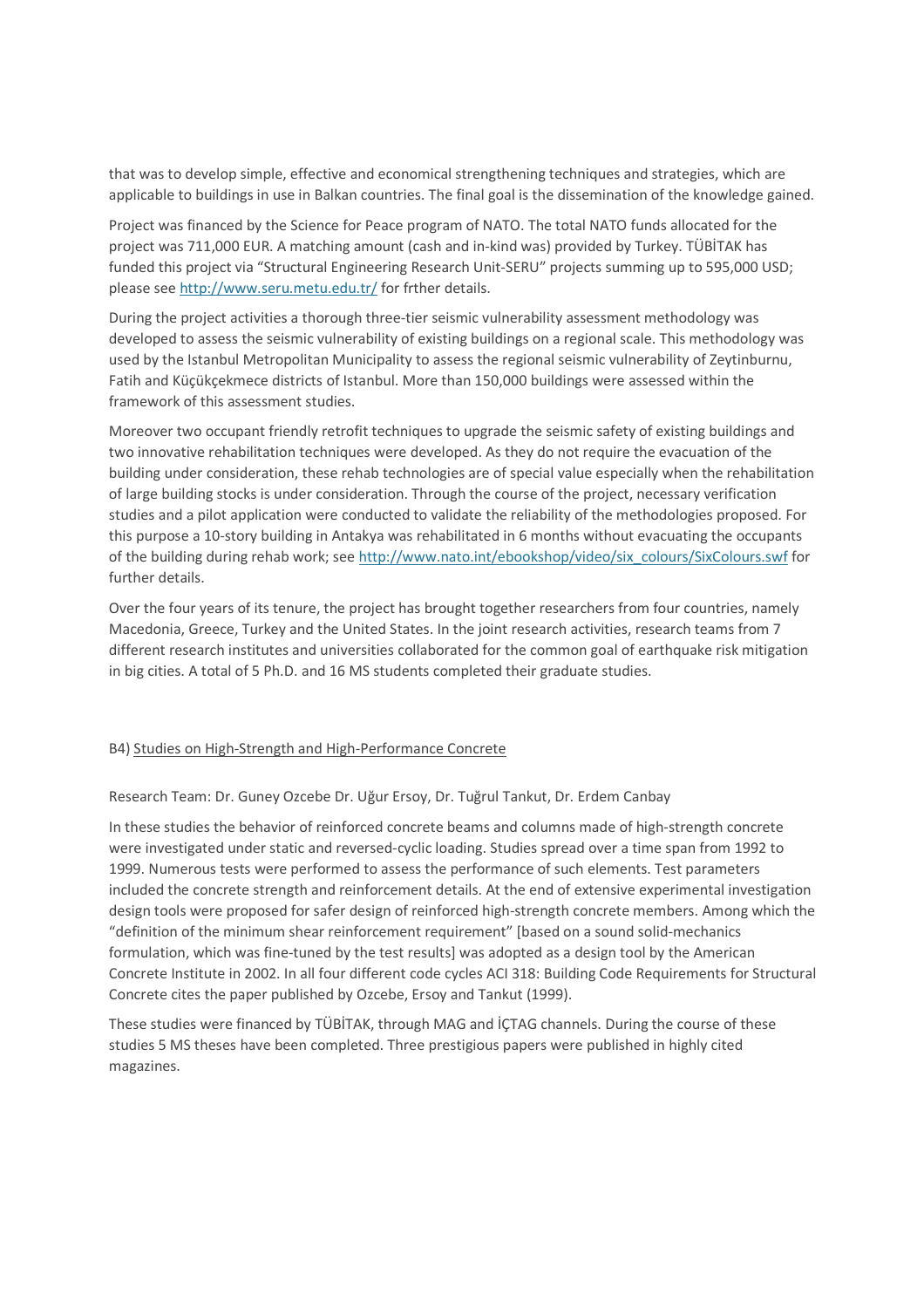A summary of R&D activities under B-type research activities is given below.

(TÜBİTAK & NATO PROJECTS ONLY)

- Investigation and Development of Performance Based Assessment Methodologies for New Generation Seismic Codes
- TÜBİTAK (KAMAG), 775,000 USD, 2010-2013, Co-coordinator, National
- Investigation of Various Structural Rehabilitation Methods by Pseudo-dynamic Protocols
- TÜBİTAK (1001), 248,839 USD, 2007-2010, Principal Investigator, National
- Harmonization of Seismic Hazard and Risk Reduction in Countries Influenced by Vrancea Earthquakes
- NATO SfP, 371,811USD, 2005-2009, Principal Investigator, International
- Strengthening of Infilled Frames by Using Wire-Mesh Reinforcement
- TÜBİTAK (İÇTAG), 34,576 USD; 2005-2008, Researcher, National
- Ductile Hybrid Connections in Prefabricated Beam-Column Connections
- TÜBİTAK (İÇTAG), 27,905 USD, 2003-2005, Researcher, ational
- Seismic Assessment and Rehabilitation of Existing Buildings
- NATO SfP, 669,043 USD, 2001-2006, Principal Investigator, International
- Structural Engineering Research Unit
- TÜBİTAK (İÇTAG), 595,000 USD, 2001-2006, Principal Coordinator, National
- Effect of RC Infills on the Seismic Behavior of Structures
- TÜBİTAK (MAG), 41,085 USD, 1999-2001, Principal Investigator, National
- Seismic Energy Dissipation in Prefabricated RC Frames by Formation of Plastic Hinges
- TÜBİTAK (MAG), 30,570 USD, 1995-1997, Researcher, National
- Seismic Behavior of RC Frames Strengthened with RC Infills
- TÜBİTAK (MAG), 57,200 USD, 1994-1998, Principal Investigator, National
- Investigation of the Behavior of High Strength RC Members
- TÜBİTAK (MAG), 46,300 USD, 1991-1994, Principal Investigator, National

## **Theses Supervised**

- 1. Contribution of RC infills to the seismic behaviour of structural systems [Betonarme dolgu duvarların yapıların sismik davranışları üzerine etkileri] / Erdem Canbay / Uğur Ersoy, Güney Özcebe / Ph.D [Doktora] / 2001
- 2. Hysteretic response of reinforced concrete frames repaired by means of reinforced concrete infills [Betonarme dolgular ile güçlendirilmiş çerçevelerin deprem davranışı] / Musa Onur Sonuvar / Güney Özcebe / PhD [Doktora] / 2001
- 3. Improving ductility and shear capacity of reinforced columns with carbon fiber reinforced polymer [Betonarme kolonların sünekliğinin ve kesme kapasitesinin karbon fiber lifli polimer ile iyileştirilmesi] / Okan Özcan / Güney Özcebe, Barış Binici / PhD [Doktora] / 2009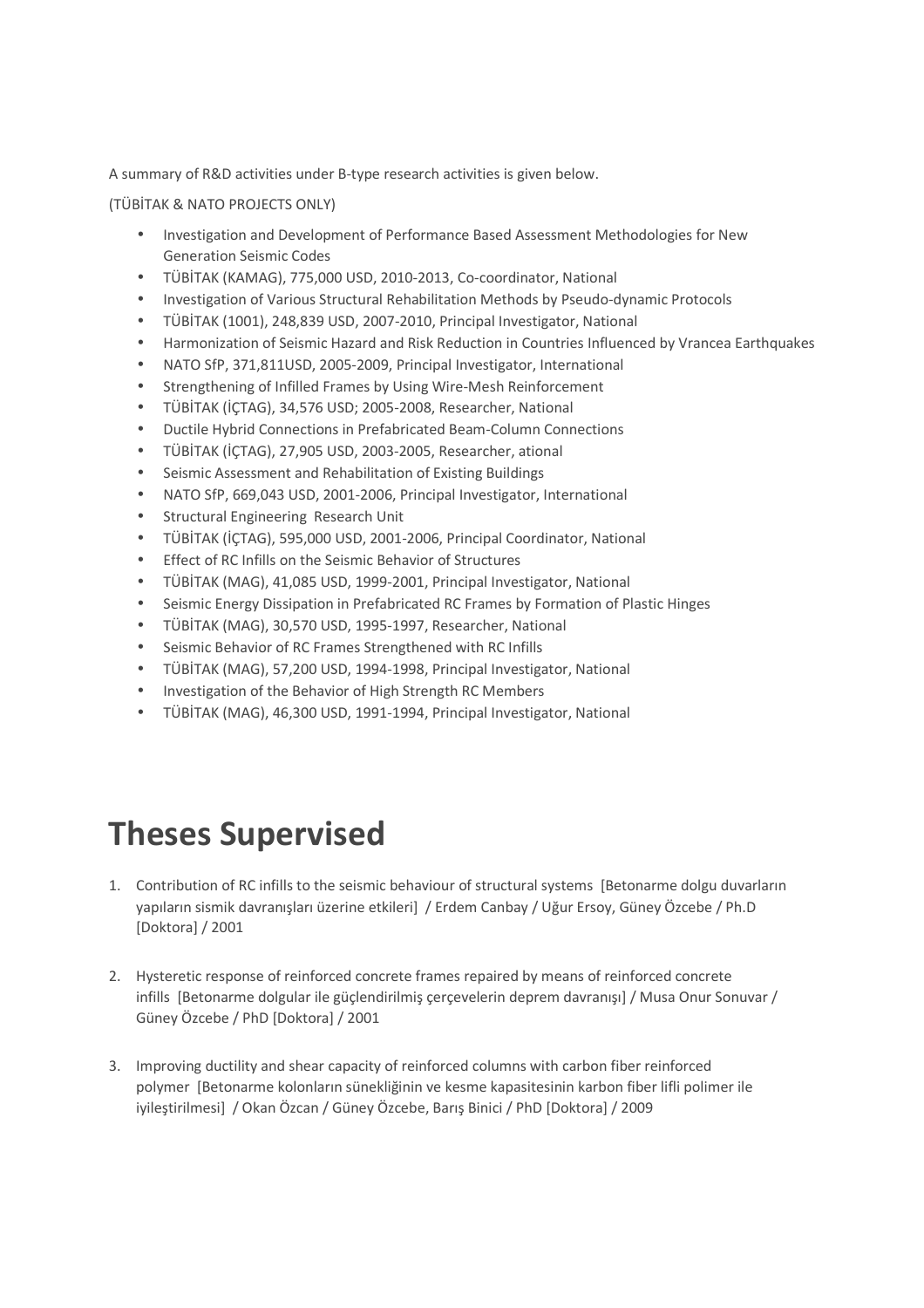- 4. Seismic strengthening of masonry infilled R/C frames with steel fiber reinforcement [Dolgulu betonarme çerçevelerin çelik tel donatı uygulaması ile depreme karşı güçlendirilmesi] / Tuğçe Sevil / Erdem Canbay, Güney Özcebe / PhD [Doktora] /2010
- 5. Improvement of punching strength of flat plates by using carbon fiber reinforced polymer (CFRP) dowels [Düz döşemelerin zımbalama dayanımının karbon fiber takviyeli polimer (CFRP) dübeller kullanılarak iyileştirilmesi] / Hakan Erdoğan / Güney Özcebe, Barış Binici / PhD [Doktora] / 2010
- 6. Strengthening of brick infilled RC frames with CFRP reinforcement-general principles [Boşluklu tuğla dolgu duvarlı betonarme çerçevelerin CFRP şeritlerle güçlendirilmesi-genel prensipler] / Emre Akın / Güney Özcebe / PhD [Doktora] / 2011
- 7. Seismic performance evaluation of reinforced concrete frames with psd testing [Betonarme çerçevelerin dinamik benzeri deneylerle deprem davranışlarının belirlenmesi] /Pourang Ezzatfar / Güney Özcebe / PhD [Doktora] / devam ediyor
- 8. Modelling of the hysteretic flexural and shear responses of RC members subjected to simulated seismic loading / C.Hakan Balcı / Güney Özcebe / MS [Yüksek Lisans] /1989
- 9. Use of expanded metals as shear/confinement reinforcement in concrete members phase 1: Axially loaded columns / Mehmet Seçkin Yanarateş / Güney Özcebe / MS [Yüksek Lisans] / 1990
- 10. A Comparative study on confinement models for concrete [Beton sargı modelleri üzerine karşılaştırmalı bir çalışma] / Sadettin Korkmaz / Güney Özcebe / MS [Yüksek Lisans] / 1992
- 11. An experimental study on minimum flexural reinforcement for high strength concrete beams [Yüksek dayanımlı betonla yapılan eğilme elemanları için minimum çekme donatısı üzerine deneysel bir inceleme] / Hasan Başaran / Güney Özcebe / MS [Yüksek Lisans] /1993
- 12. An experimental study on minimum web reinforcement for high strength concrete beams shart shear span [Yüksek dayanımlı betondan yapılan kısa açıklıklı kirişlerde minimum kesme donatısı üzerine deneysel bir inceleme] / Kerem Kurluva / Güney Özcebe / MS [Yüksek Lisans] / 1994
- 13. An experimental study on minimum shear reinforcement for high strength concrete beams [Yüksek dayanımlı betonla yapılan kesme elemanları için minimum kesme donatısı üzerine deneysel bir inceleme] / Sinan Sina Kaya / Güney Özcebe / MS [Yüksek Lisans] / 1994
- 14. Uniaxially loaded high strength concrete spiral columns [Eksenel yüklü fretli yüksek dayanımlı beton kolonlar] / Önder Tümer / Güney Özcebe / MS [Yüksek Lisans] / 1995
- 15. Behaviour of high strength concrete columns under eccentric compression-tied columus [Eksentrik yüklü yüksek dayanımlı beton kolonların davranışı-etriyeli kolonlar] / Erdem Canbay / Güney Özcebe / MS [Yüksek Lisans] / 1995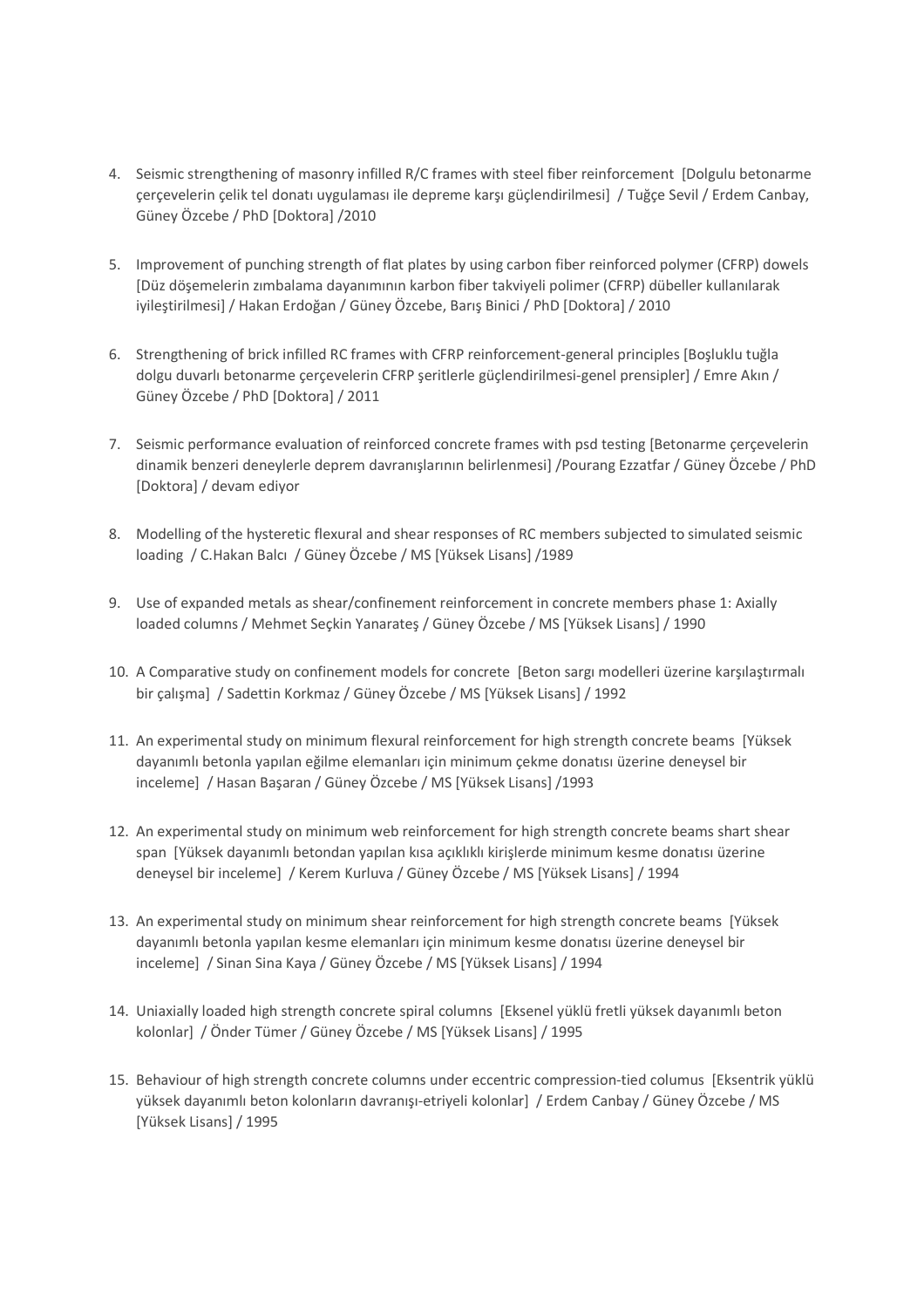- 16. Uniaxially loaded normal strength spiral columns [Eksenel yüklü fretli normal dayanımlı beton kolonlar] / Feridun Cahit Yalduz / Güney Özcebe / MS [Yüksek Lisans] / 1997
- 17. Behaviour of high strength concrete columns under strain gradient-tied columns [Düzgün değişen birim deformasyon altında yüksek dayanımlı beton kolonların davranışı] / Ahmet Yıldırım / Güney Özcebe / MS [Yüksek Lisans] / 1997
- 18. Uniaxially loaded high strength concrete spiral columns part II [Eksenel yüklü yüksek dayanımlı beton kolonlar, ikinci bölüm] / Güney Özcebe; Uğur Ersoy / Zeki Burak Koru / MS [Yüksek Lisans] /1998
- 19. Minimum flexural reinforcement requirement of reinforced concrete beams [Donatılı beton kirişlerde minimum eğilme donatısı] / Mustafa Çalışkan / Danışman: Prof.Dr. Güney Özcebe / MS [Yüksek Lisans] /1999
- 20. Minimum flexural reinforcement requirement of high strength concrete T-beams with flange in tension [Tablası çekme altında kalan yüksek dayanımlı t-kirişlerde minimum eğilme donatısı] / Nazan Yılmaz Öztürk / Danışman: Prof.Dr. Güney Özcebe / MS [Yüksek Lisans] / 2001
- 21. A New methodology for the seismic assessment of existings buildings in Tukey [Türkiye'deki mevcut binaların deprem güvenilirliğinin tespiti için yeni bir yöntem] / Ali Cihan Pay / Danışman: Prof.Dr. Güney Özcebe / MS [Yüksek Lisans] / 2001
- 22. Behavior of brick infilled reinforced concrete frames strengthened by CFRP reinforcement: Phase II [CFRP ile güçlendirilmiş tuğla dolgulu betonarme çerçevelerin davranışı: Kısım II] / Emrah Erduran / Danışman: Prof.Dr. Güney Özcebe / MS [Yüksek Lisans] / 2002
- 23. Behavior of brick infilled reinforced concrete frames strengthened by CFRP reinforcement: Phase I [CFRP ile güçlendirilmiş tuğla dolgulu betonarme çerçevelerin davranışı: Kısım I] / Rıza Secer Orkun Keskin / Danışman: Prof.Dr. Güney Özcebe / MS [Yüksek Lisans] / 2002
- 24. Seismic evaluation of school buildings after the 12 November 1999 Düzce earthquake [12 Kasım 1999 Düzce depreminin ardından okul binalarının sismik değerlendirilmesi] / Hasan Aydın Peköz / Danışman: Prof.Dr. Haluk Sucuoğlu – Prof.Dr. Güney Özcebe / MS [Yüksek Lisans] / 2002
- 25. Seismic performance assessment of a residential building in Düzce during the 12 November 1999 Düzce earthquake [Düzce'deki bir konut binasının 12 Kasım 1999 Düzce depremi'ndeki sismik performansının değerlendirilmesi] / Serhat Bayılı / Danışman: Prof.Dr. Haluk Sucuoğlu – Prof.Dr. Güney Özcebe / MS [Yüksek Lisans] / 2002
- 26. Seismic vulnerability assessment of existing reinforced concrete buildings in Turkey [Türkiye'deki mevcut betonerme binaların deprem hasar görebilirliklerinin tahmini] / Volkan Aydoğan / Danışman: Prof.Dr. Güney Özcebe – Prof.Dr. Semih Yücemen / MS [Yüksek Lisans] / 2003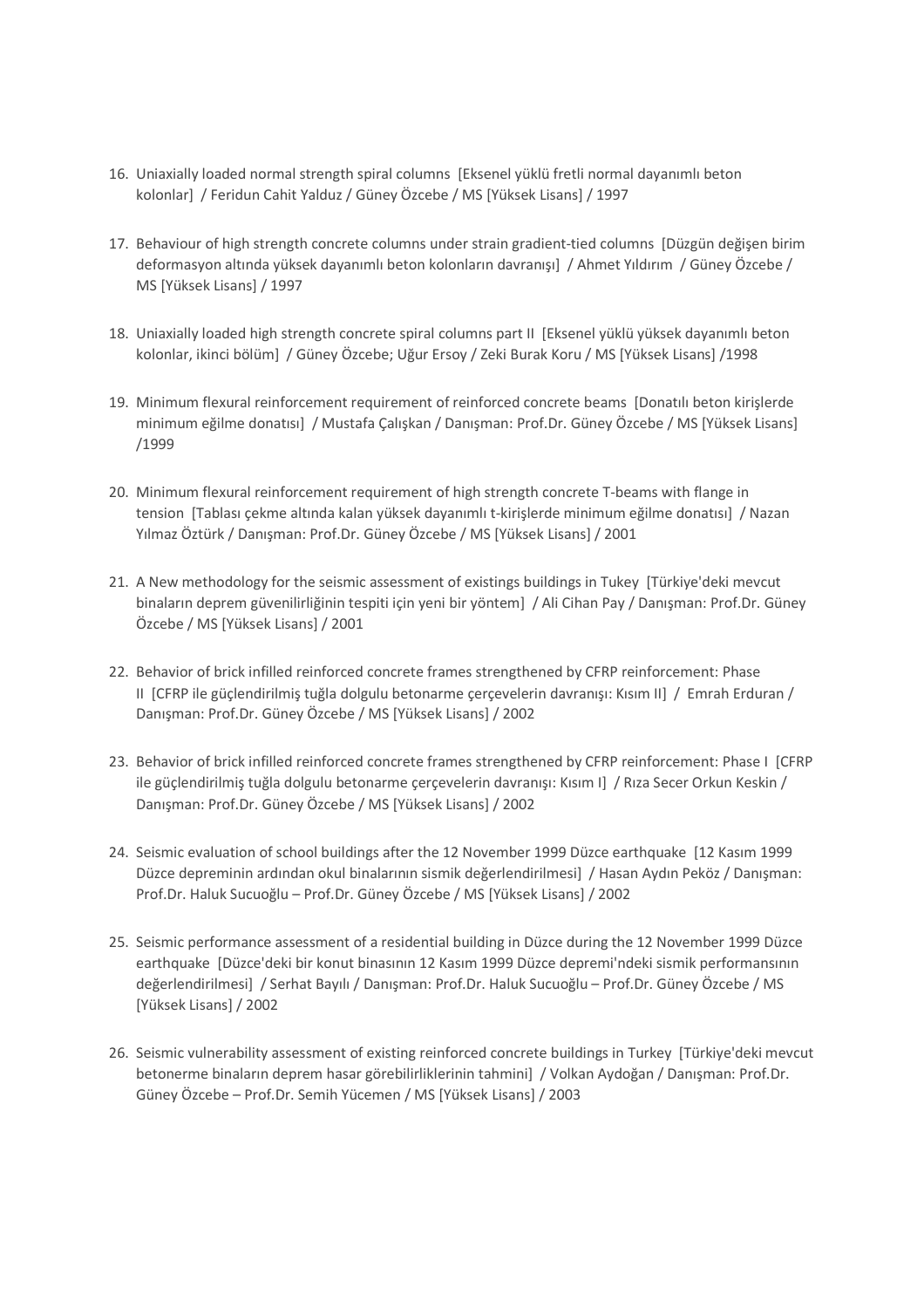- 27. An analytical study on minimum confinement in spiral columns [Fretli kolonlarda minimum sargı donatısı üzerine analitik bir çalışma] / Cenan Özkaya / Danışman: Prof.Dr. Güney Özcebe – Prof.Dr. Uğur Ersoy / MS [Yüksek Lisans] / 2005
- 28. Seismic strengthening of a mid-rise reinforced concrete frame using CFRPSs: An application from real life [Orta-katlı bir betonarme binanın lifli karbon polimerleri kullanılarak güçlendirilmesi: Gerçek hayattan bir uygulama] / Mustafa Tümer Tan / Danışman: Prof. Dr. Güney Özcebe – Doç. Dr. Barış Binici / MS [Yüksek Lisans] / 2009
- 29. Investigation of strenghthening techniques using pseudo-dynamic testing Dinamik-benzeri deneylerle yapı güçlendirme tekniklerinin irdelenmesi] / Efe Gökçe Kurt / Prof. Dr. Güney Özcebe – Doç. Dr. Erdem Canbay / MS [Yüksek Lisans] / 2010

## **Publications**

**BOOKS**

## Co-Authored Books

- 1. Uğur Ersoy, Güney Özcebe, Tuğrul Tankut, "Reinforced Concrete," 680 pages, METU Press, Ankara, 2003
- 2. Uğur Ersoy, Güney Özcebe, "Betonarme", 675 pages, Evrim Press, İstanbul, 2001

## Co-Edited Books

- 3. Canbay E, Ersoy U, Sucuoğlu H, Özcebe G, Wasti ST, "Binalar için Deprem Mühendisliği Temel İlkeler," 433 pages, METU Press, 2008
- 4. Wasti ST, Özcebe G, "Advances in Earthquake Engineering for Urban Risk Reduction", NATO SCIENCE SERIES IV: Earth and Environmental Sciences: Vol: 66, 551 pages, Springer,Germany, 2007
- 5. Wasti ST, Özcebe G, "Seismic Assessment and Rehabilitation of Existing Buildings", NATO SCIENCE SERIES: IV: Earth and Environmental Sciences: Vol: 29, 564 pages, Kluwer Academic Publishers, Holland, 2003
- 6. Üzümeri SM, Özcebe G, "Uğur Ersoy Symposium on Structural Engineering", Proceedings, Middle East Technical University, 1-2 July 1999, 456 pages, METU Press, Ankara, 1999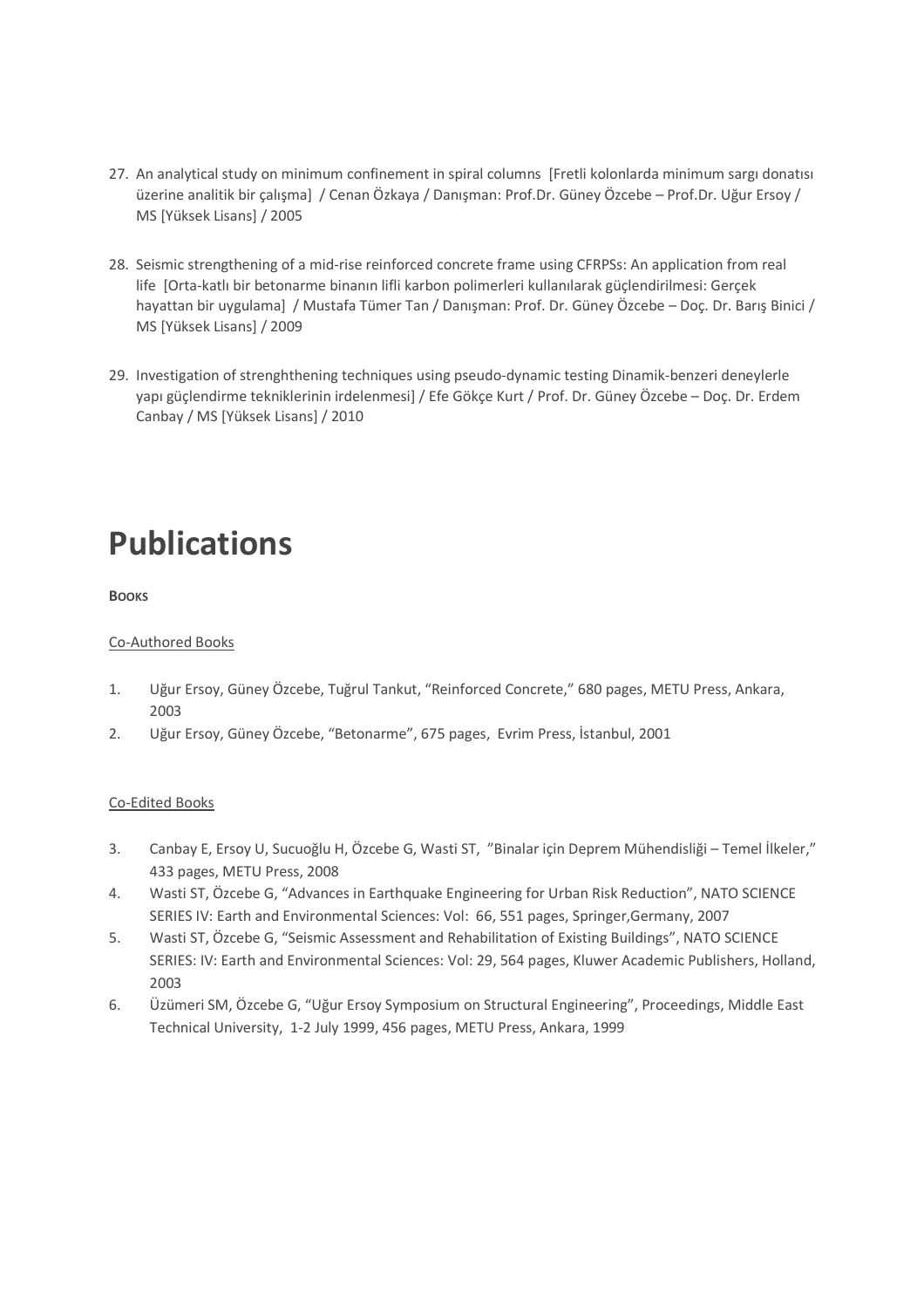#### **Full papers published in peer reviewed journals covered by SCI and SCIE**

- 7. Turgay T, Durmus MC, Binici B, Ozcebe G, "Stiffness, Strength and Deformability of Masonry Infill Walls in RC Frames," ASCE Structural Journal adlı dergide yayınlanmak üzere kabul edildi, 2013
- 8. Binici B, Yakut A, Ozcebe G, Erenler A, "Provisions for the Seismic Risk Evaluation of Existing RC Buildings in Turkey under Urban Renewal Law," Earthquake Spectra adlı dergide yayınlanmak üzere kabul edildi, 2013
- 9. Ersoy U, Tankut T, Turer A, Ozcebe G, "Structural Rehabilitation and Monitiring of a 28 Story Building," ACI Special Publication olarak yayınlanmak üzere kabul edildi, 2013
- 10. Ezzatfar P, Binici B, Kurç Ö, Canbay E, Sucuoğlu H, Özcebe G, "Application of Mesh Reinforced Mortar for Performance Enhancement of Hollow Clay Tile Brick Infill Walls," *fib* Bülteninde yayınlanmak üzere kabul edildi, 2013
- 11. Akin E, Canbay E, Binici B, Özcebe G, "Testing and Analysis of Infilled Reinforced Concrete Frames Strengthened with CFRP Reinforcement," ASCE Journal of Reinforced Plastics and Composites dergisinde yayınlanmak üzere kabul edildi, 2013
- 12. Kurt EG, Kurc O, Binici B Canbay E, Ozcebe G, "Performance Examination of Two Seismic Strengthening Procedures by Pseudodynamic Testing," JOURNAL OF STRUCTURAL ENGINEERING-ASCE, 138(1), 31-41 pp., DOI: 10.1061/(ASCE)ST.1943-541X.0000434, JAN 2012
- 13. Akin E, Canbay E, Binici B, Ozcebe G, "Testing and analysis of infilled reinforced concrete frames strengthened with CFRP reinforcement," JOURNAL OF REINFORCED PLASTICS AND COMPOSITES, 30(19), 1605-1620 pp. DOI: 10.1177/0731684411424631, OCT 2011
- 14. Kurt EG, Binici B, Kurc O, Canbay E, Akpinar U, Ozcebe G, "Seismic Performance of a Deficient Reinforced Concrete Test Frame with Infill Walls,"EARTHQUAKE SPECTRA, 27(3), 817-834 pp, DOI: 10.1193/1.3609876, AUG 2011
- 15. Erdogan H, Binici B, Ozcebe G, "Effect of column rectangularity on CFRP-strengthened RC flat plates," MAGAZINE OF CONCRETE RESEARCH, 63(7), 511-525 pp, DOI: 10.1680/macr.2011.63.7.511, JUL 2011
- 16. Kurc O, Kayisoglu B, Lulec A, Ozcebe G, "A Comparative Study on Structural Wall Design Approach of 2007 Turkish Seismic Code," TEKNIK DERGI, 22(3), 5487-5508 pp, JUL 2011
- 17. Ozcan O, Binici B, Canbay E, Ozcebe G, "Repair and strengthening of reinforced concrete columns with CFRPs," JOURNAL OF REINFORCED PLASTICS AND COMPOSITES, 29(22), 3411-3424 pp, DOI: 10.1177/0731684410376332, NOV 2010
- 18. Erdogan H, Binici B, Ozcebe G, "Punching shear strengthening of flat-slabs with CFRP dowels," MAGAZINE OF CONCRETE RESEARCH, 62(7), 465-478 pp, DOI: 10.1680/macr.2010.62.7.465, JUL 2010
- 19. Ozcan O, Binici B, Ozcebe G, "Seismic strengthening of rectangular reinforced concrete columns using fiber reinforced polymers," ENGINEERING STRUCTURES, 32(4), 964-973 pp, DOI: 10.1016/j.engstruct.2009.12.021, APR 2010
- 20. Ozcan O, Binici B, Ozcebe G, "Improving seismic performance of deficient reinforced concrete columns using carbon fiber-reinforced polymers," ENGINEERING STRUCTURES, 30(6), 1632-1646 pp DOI: 10.1016/j.engstruct.2007.10.013, JUN 2008
- 21. Binici B, Ozcebe G, Ozcelik R, "Analysis and design of FRP composites for seismic retrofit of infill walls in reinforced concrete frames," COMPOSITES PART B-ENGINEERING, 38( 5-6), 575-583 pp, DOI: 10.1016/j.compositesb.2006.08.007, 2007
- 22. Erdem I, Akyuz U, Ersoy U, Ozcebe G, "An experimental study on two different strengthening techniques for RC frames," ENGINEERING STRUCTURES, 28(13), 1843-1851 pp, DOI: 10.1016/j.engstruct.2006.03.010, NOV 2006
- 23. Yakut A, Ozcebe G, Yucemen MS, "Seismic vulnerability assessment using regional empirical data," EARTHQUAKE ENGINEERING & STRUCTURAL DYNAMICS, 35(10), 1187-1202 pp DOI: 10.1002/eqe.572, AUG 2006
- 24. Turk AM, Ersoy U, Ozcebe G, Effect of introducing RC infill on seismic performance of damaged RC frames," STRUCTURAL ENGINEERING AND MECHANICS, 23(5), 469-486 pp, JUL 30 2006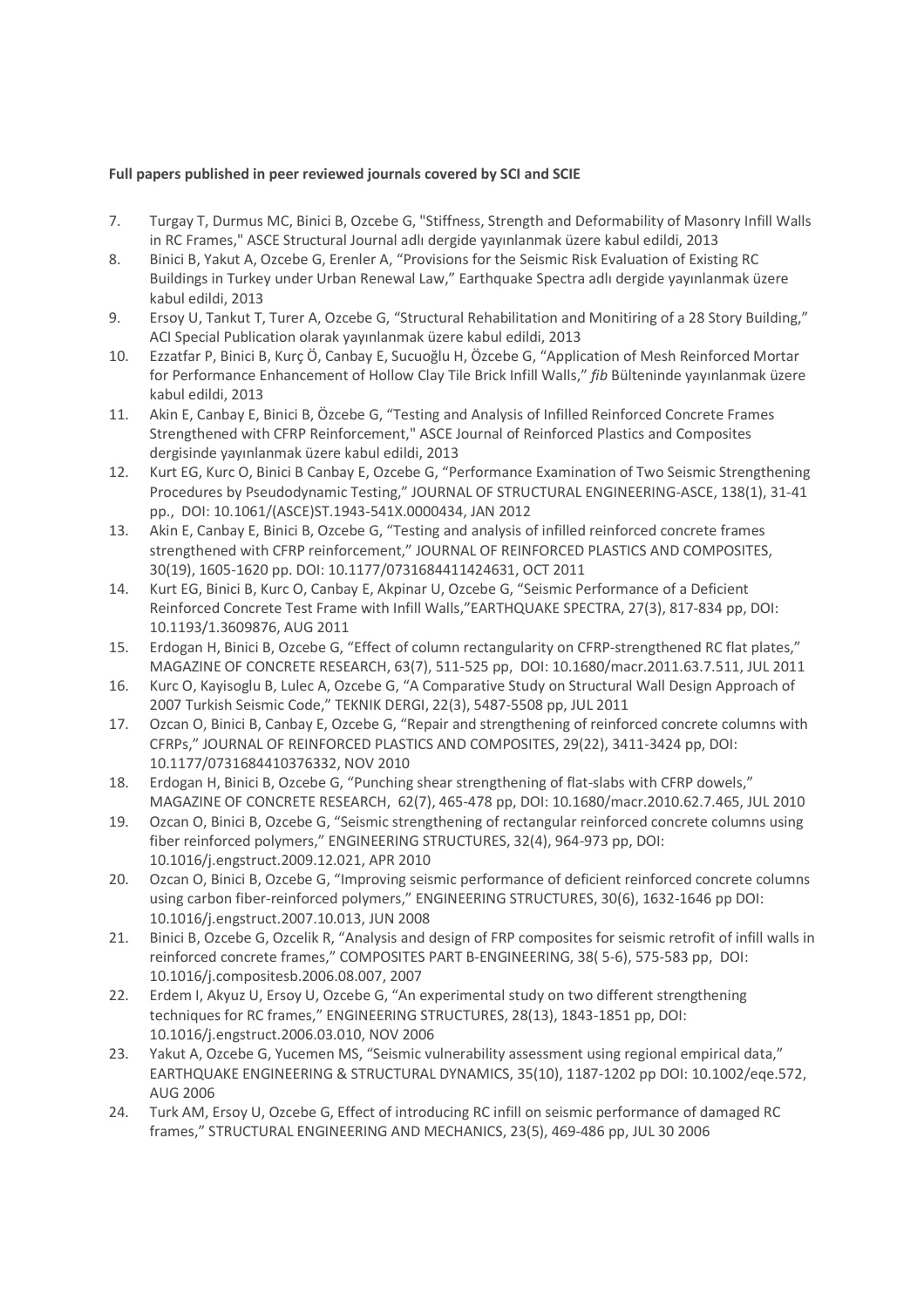- 25. Canbay E, Ozcebe G, Ersoy U, "High-strength concrete columns under eccentric load," JOURNAL OF STRUCTURAL ENGINEERING-ASCE, 132(7), 1052-1060 pp, DOI: 10.1061/(ASCE)0733- 9445(2006)132:7(1052), JUL 2006
- 26. Ozcebe G, Yucemen MS, Aydogan V, "Statistical seismic vulnerability assessment of existing reinforced concrete buildings in Turkey on a regional scale," JOURNAL OF EARTHQUAKE ENGINEERING, 8(5), 749- 773 pp, DOI: 10.1142/S1363246904001705, SEP 2004
- 27. Sonuvar MO, Ozcebe G, Ersoy U, "Rehabilitation of reinforced concrete frames with reinforced concrete infills," ACI STRUCTURAL JOURNAL, 101(4), 494-500 pp, JUL-AUG 2004
- 28. Yucemen MS, Ozcebe G, Pay AC, "Prediction of potential damage due to severe earthquakes," STRUCTURAL SAFETY, 26(3), 349-366 pp, DOI:10.1016/j.strusafe.2003.09.002, 2004
- 29. Canbay E, Ersoy U, Ozcebe G, "Contribution of reinforced concrete infills to seismic behavior of structural systems," ACI STRUCTURAL JOURNAL, 100(5), 637-643 pp, SEP-OCT 2003
- 30. Ozcebe G, Ersoy U, Tankut T, "Minimum flexural reinforcement for T-beams made of higher strength concrete," CANADIAN JOURNAL OF CIVIL ENGINEERING, 26(5), 525-534 pp, DOI: 10.1139/cjce-26-5- 525, OCT 1999
- 31. Ozcebe G, Ersoy U, Tankut T, "Evaluation of minimum shear reinforceme"t requirements for higher strengTh concrete," ACI STRUCTURAL JOURNAL, 96(3), 361-368 pp, MAY-JUN 1999
- 32. Saatcioglu M, Alsiwat JM, Ozcebe G, "Hysteretic Behavior of Anchorage Slip in R/C Members," JOURNAL OF STRUCTURAL ENGINEERING-ASCE, 118(9), 2439-2458 pp, DOI: 10.1061/(ASCE)0733- 9445(1992)118:9(2439), SEP 1992
- 33. Saatcioglu M, Ozcebe G, "Response of Reinforced-Concrete Columns to Simulated Seismic Loading," ACI STRUCTURAL JOURNAL, 86(1), 3-12 pp, JAN-FEB 1989
- 34. Ozcebe G, Saatcioglu M, "Hysteretic Shear Model for Reinforced-Concrete Members," JOURNAL OF STRUCTURAL ENGINEERING-ASCE, 115(1), 132-148 pp, JAN 1989
- 35. Ozcebe G, Saatcioglu M, "Confinement of Concrete Columns for Seismic Loading," ACI STRUCTURAL JOURNAL, 84(4), 308-315 pp, JUL-AUG 1987

### **Book Chapters**

- 36. BİNALAR İÇİN DEPREM MÜHENDİSLİĞİ TEMEL İLKELER (ISBN: 978-9944-0716-1-1, 434 SAYFA, 2008) 11. BÖLÜM: "Onarılmış / Güçlendirilmiş Yapı Sistem ve Elemanlarının Davranışı: Deneylerden Öğrendiklerimiz," ÖZCEBE, G, ERSOY, U, TANKUT, T, Sayfa 255-283
- 37. BİNALAR İÇİN DEPREM MÜHENDİSLİĞİ TEMEL İLKELER (ISBN: 978-9944-0716-1-1, 434 SAYFA, 2008) 9. BÖLÜM: "Donatı Düzenleme," TAKUT, T, ERSOY, U, ÖZCEBE, G, CANBAY, E, Sayfa 197-229
- 38. BİNALAR İÇİN DEPREM MÜHENDİSLİĞİ TEMEL İLKELER (ISBN: 978-9944-0716-1-1, 434 SAYFA, 2008) 8. BÖLÜM: "Betonarme Binaların Onarımı ve Güçlendirilmesi İçin Kullanılan Yöntemler," TAKUT, T, ERSOY, U, ÖZCEBE, G, CANBAY, E, Sayfa 159-194
- 39. BİNALAR İÇİN DEPREM MÜHENDİSLİĞİ TEMEL İLKELER (ISBN: 978-9944-0716-1-1, 434 SAYFA, 2008) 6. BÖLÜM: "Tasarım ve Yapım Sürecinde Yapılan Hatalardan Kaynaklanan Sorunlar," ERSOY, U, ÖZCEBE, G, Sayfa 121-141
- 40. BİNALAR İÇİN DEPREM MÜHENDİSLİĞİ TEMEL İLKELER (ISBN: 978-9944-0716-1-1, 434 SAYFA, 2008) 4. BÖLÜM: "Betonarme Yapı ve Yapı Elemanlarının Deprem Davranışı," ERSOY, U, ÖZCEBE, G, Sayfa 57- 102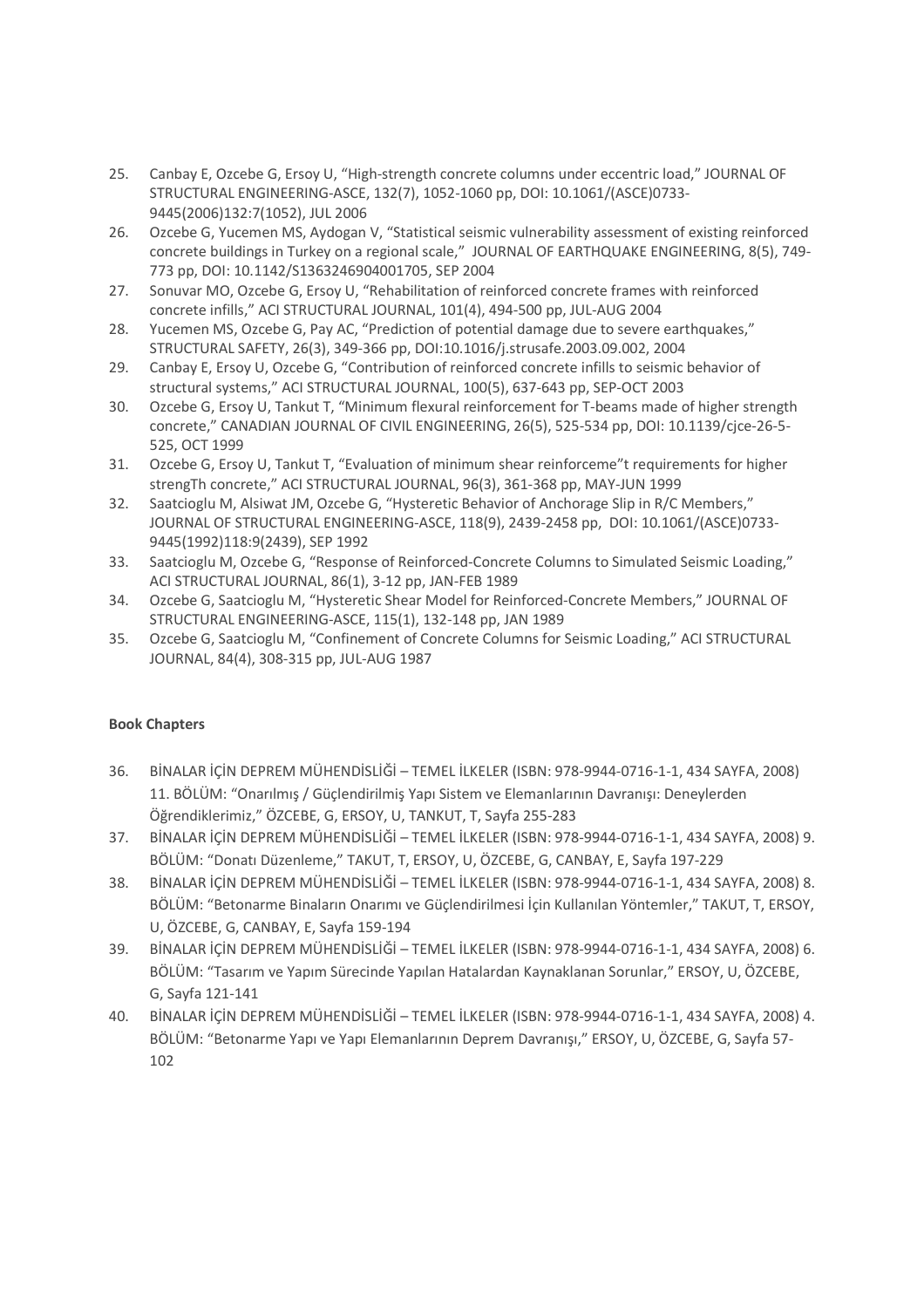- 41. Ozcebe G, Binici B, Ersoy U, Tankut T, Karadogan F, Yuksel E, Ilki A. Analysis of infilled reinforced concrete frames strengthened with FRPs Retrofitting of concrete structures by externally bonded FRPs, with emphasis on seismic applications, Bulletin of the Federation International du Beton, 35: 167-198 APR 2006
- 42. Binici B, Ozcebe G. Analysis of Infilled Reinforced Concrete Frames Strengthened with FRPs. Advances in Earthquake Engineering for Urban Risk Reduction, IV (66), Netherlands, 455-470, APR 2006.
- 43. Ozcebe G, Sucuoglu H, Yucemen MS, Yakut A. In Defence of Zeytinburnu. Advances in Earthquake Engineering for Urban Risk Reduction, IV (66), Netherlands, 95-116, APR 2006.
- 44. Tankut T, Ersoy U, Ozcebe G, Baran M, Okuyucu D., "In Service Seismic Strengthening of RC Framed Buildings," Advances in Earthquake Engineering for Urban Risk Reduction, IV (66), Netherlands, 47-63, APR 2006.
- 45. Baran M, Duvarci M, Tankut T, Ersoy U, Ozcebe G, "Occupant Friendly Seismic Retrofit (OFR) of RC Framed Buildings", Seismic Assessment and Rehabilitation of Existing Buildings, NATO SCIENCE SERIES: IV: Earth and Environmental Sciences: Volume 29, October 2003, 564 pages, Publisher: Kluwer Academic Publishers, Netherlands, pp 451-478
- 46. Yakut A, Aydogan V, Ozcebe G, Yucemen MS, "A Preliminary Vulnerability Assessment Method for Existing R/C Structures in Turkey Part II: Inclusion of Site Characteristics,"Seismic Assessment and Rehabilitation of Existing Buildings, NATO SCIENCE SERIES: IV: Earth and Environmental Sciences: Volume 29, October 2003, 564 pages, Publisher: Kluwer Academic Publishers, Netherlands, pp 43-60
- 47. Ozcebe G, Yucemen MS, Aydogan V, Yakut A, "Preliminary Vulnerability Assessment Method for Existing R/C Structures in Turkey Part I: Statistical Model Based on Structural Characteristics", Seismic Assessment and Rehabilitation of Existing Buildings, NATO SCIENCE SERIES: IV: Earth and Environmental Sciences: Volume 29, October 2003, 564 pages, Publisher: Kluwer Academic Publishers, Netherlands, pp 29-42
- 48. Ersoy U, Ozcebe G, Tankut T, Akyuz U, Erduran E, Erdem I, "Strengthening of Infilled Walls With CFRP Sheets", Seismic Assessment and Rehabilitation of Existing Buildings, NATO SCIENCE SERIES: IV: Earth and Environmental Sciences: Volume 29, October 2003, 564 pages, Publisher: Kluwer Academic Publishers, Netherlands, pp 419-450

### **Peer reviewed conference papers covered by Conference Proceedings Citation Index-Scıence (CPCI-S)**

- 49. Akin E, Ozcebe G, Ersoy U, "Strengthening of Brick Infilled Reinforced Concrete (RC) Frames with Carbon Fiber Reinforced Polymers (CFRP) Sheets," Editors: Ilki, A, Karadogan, F, Pala, S, et al, Seismic Risk Assessment and Retrofitting: With Special Emphasis On Existing Low-Rise Structures, Geotechnical Geological and Earthquake Engineering Volume: 10 Pages: 367-386 DOI: 10.1007/978-90-481-2681- 1\_18; 2009
- 50. Tankut T, Ersoy U, Ozcebe G, Baran M, Okuyucu D, "In service seismic strengthening of RC framed buildings,"Editors: Wasti ST, Ozcebe G, Workshop on Advances in Earthquake Engineering for Urban Risk Reduction, NATO Science Series IV Earth and Environmental Sciences Volume: 66 Pages: 47-62; 2006
- 51. Ozcebe G, Sucuoglu H, Yucemen MS, Yakut A, "In defence of Zeytinburnu,"Editors: Wasti ST, Ozcebe G, Advances In Earthquake Engineering for Urban Risk Reduction, NATO Science Series IV-Earth and Environmental Sciences Volume: 66 Pages: 95-116; 2006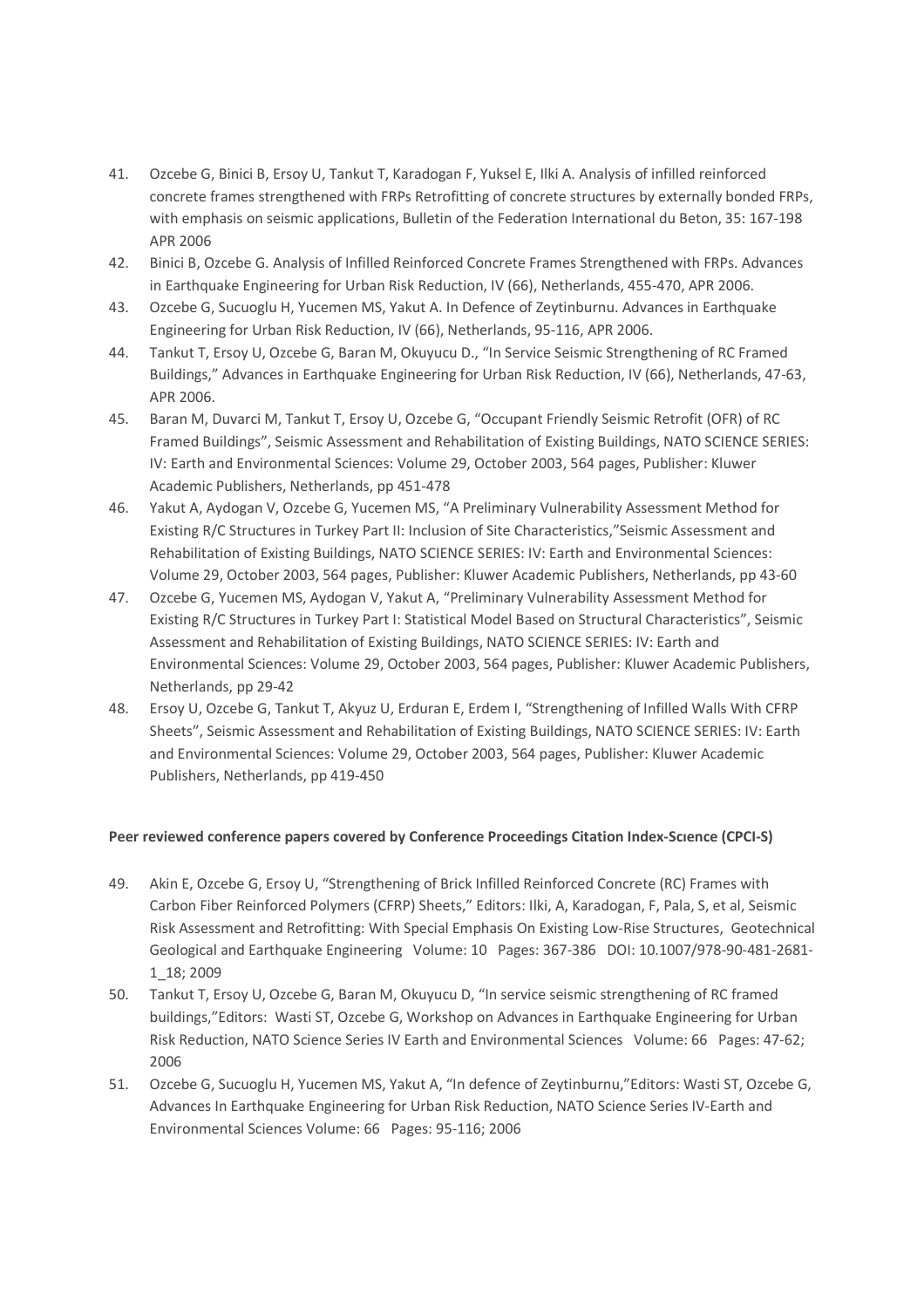- 52. Binici B, Ozcebe G, "Analysis of infilled reinforced concrete frames strengthened with FRPS," Editors: Wasti ST, Ozcebe G, Workshop on Advances in Earthquake Engineering for Urban Risk Reduction, NATO Science Series IV Earth and Environmental Sciences Volume: 66 Pages: 455-470; 2006
- 53. Ozcebe G, Yucemen MS, Aydogan V, Yakut A, "Preliminary seismic vulnerability assessment of existing reinforced concrete buildings in Turkey – Part I: Statistical model based on structural characteristics," Editors: Wasti ST, Ozcebe G, Workshop on Seismic Assessment and Rehabilitation of Existing Buildings, NATO Science Series IV Earth and Environmental Sciences Volume: 29 Pages: 29-42 Published: 2003
- 54. Yakut A, Aydogan V, Ozcebe G, Yucemen MS, "Preliminary seismic vulnerability assessment of existing reinforced concrete buildings in Turkey Part II: Inclusion of site characteristics," Editors: Wasti ST, Ozcebe, G, Workshop on Seismic Assessment and Rehabilitation of Existing Buildings, NATO Science Series IV Earth and Environmental Sciences Volume: 29 Pages: 43-58 Published: 2003
- 55. Ersoy U, Ozcebe G, Tankut T, Akyuz U, Erduran E, Erdem I, "Strengthening of infilled walls with CFRP sheets," Editors: Wasti ST, Ozcebe G, Workshop on Seismic Assessment and Rehabilitation of Existing Buildings, NATO Science Series IV Earth and Environmental Sciences Volume: 29 Pages: 305- 334 Published: 2003
- 56. Erdem I, Akyuz U, Ersoy U, Ozcebe G, "A comparative study on the strengthening of RC frames," Editors: Wasti, ST, Ozcebe, G, Workshop on Seismic Assessment and Rehabilitation of Existing Buildings, NATO Science Series IV Earth and Environmental Sciences Volume: 29 Pages: 407- 432 Published: 2003
- 57. Baran M, Duvarci M, Tankut T, Ersoy U, Ozcebe G, "Occupant friendly seismic retrofit (OFR) of RC framed buildings," Workshop on Seismic Assessment and Rehabilitation of Existing Buildings, NATO Science Series IV Earth and Environmental Sciences Volume: 29 Pages: 433-456, Published: 2003

## **Oher Publications**

- 58. Akin E, Ozcebe G, Ersoy U, "Strengthening of Brick Infilled Reinforced Concrete (RC) Frames with Carbon Fiber Reinforced Polymers (CFRP) Sheets" International Workshop on Measures for the Prevention of Total Collapse of Existing Low-Rise Structures, Location: Istanbul Tech Univ, Istanbul, Turkey Date: Nov 19-20, 2007
- 59. Ozcebe G, Kurt EG, Binici B, Kurc O, Canbay E, Akpinar U, "Performance comparisons of seismic assessment methods with PSD test results of a deficient RC frame," Improving the Seismic Performance of Existing Buildings and Other Structures – Proc. 2009 ATC and SEI Conference on Improving the Seismic Performance of Existing Buildings and Other Structures, pp 319-330
- 60. Ozcan O, Binici B, Ozcebe G, "Design Oriented Approaches for FRP Retrofitted RC Columns and Case study of TEC2007 Example," APFIS2009, Asia Pacific Conference on FRP in Structures, CD, 545-548, South Korea, 2009
- 61. Ozcebe G, Akin E, Binici B, "Strengthening of Brick Infilled Reinforced Concrete Frames Using CFRP Reinforcement," APFIS2009, Asia Pacific Conference on FRP in Structures, CD, IIFC, South Korea, 169- 177, 2009
- 62. Tan MT, Binici B, Ozcebe G, "Seismic strengthening of a mid-rise reinforced concrete frame using CFRPs: A real life application," FRPRCS: 9th International Symposium on Fiber Reinforced Polymer Reinforcement for Concrete Structures, CD, PID: 100, Australia, 2009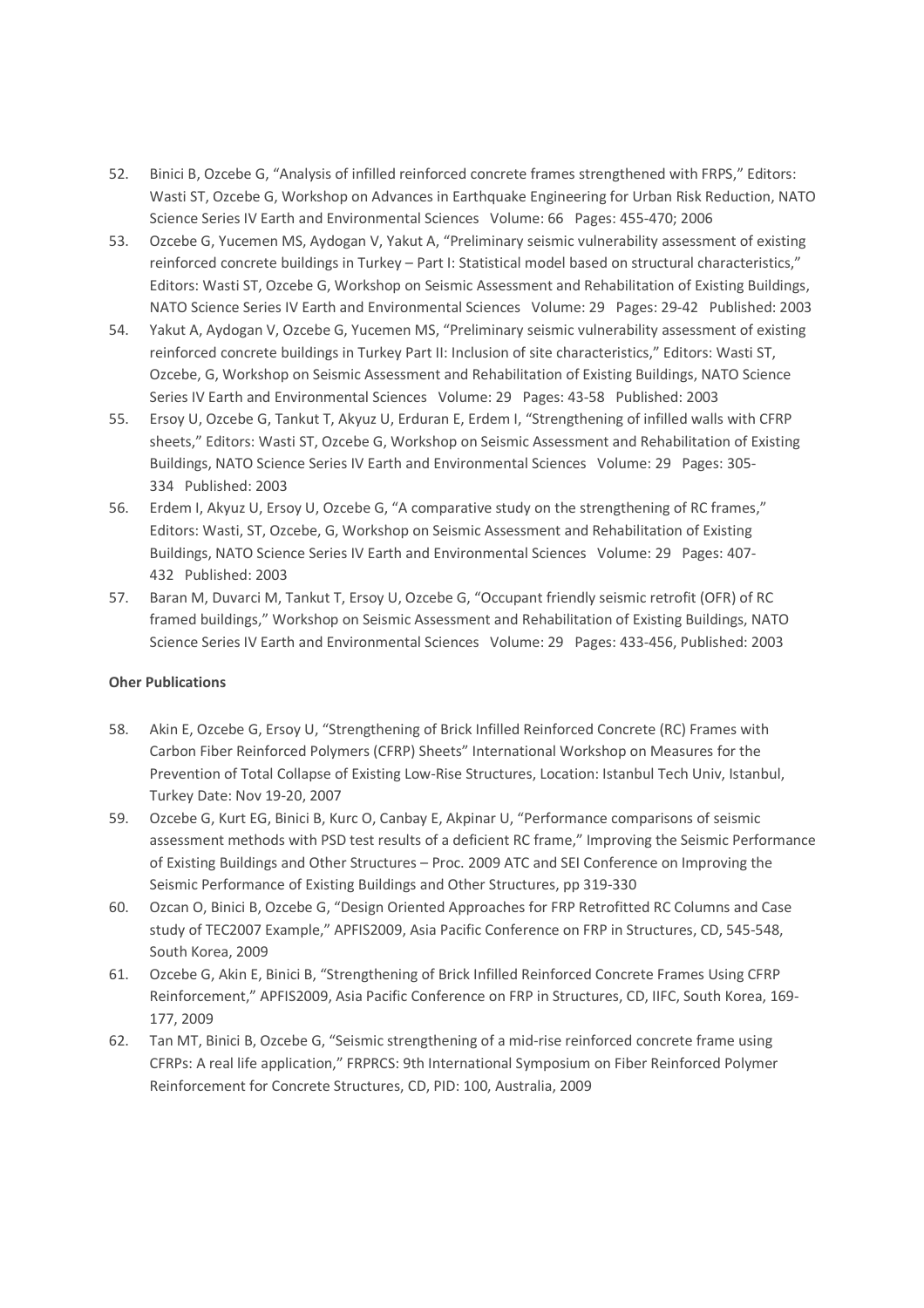- 63. Ozcan O, Binici B, Ozcebe G, "Strengthening of Rectangular RC Columns with CFRPs," FRPRCS: 9th International Symposium on Fiber Reinforced Polymer Reinforcement for Concrete Structures, CD, PID: 61, Australia, 2009
- 64. Ersoy U, Özcebe G, "Fretli Kolonlarda Sargi Etkisi Bir İrdeleme," 4. Ulusal Deprem Mühendisliği Konferansi, Bildiriler Kitabi, Eylül 1997, Ankara
- 65. Özcebe G, Sucuoğlu H, "Hyogo-Ken Nanbu Depremi (17 Ocak 1995) Mühendislik Raporu," Türkiye İnşaat Mühendisliği 13. Teknik Kongresi, Çağirili Bildiri, Bildiriler Kitabi, Ankara, Aralik 1995, Pp 235-278
- 66. Özcebe G, Ersoy U, and Tankut T, "Yüksek Dayanımlı Betonla Yapılan Eğilme Elemanları İçin Minimum Çekme Donatısı Üzerine Deneysel Bir İnceleme", Türkiye İnşaat Mühendisliği 12. Teknik Kongresi, Bildiriler Kitabı, Mayıs 1993, Ankara, pp 567-582
- 67. Tankut AT, Ersoy U, Özcebe G, "Investigation and Improvement of the Seismic Performance of a Precast Concrete Connection", Fourth International Conference on Concrete Technology in Devoloping Countries, Proceedings, November 1996, Gazimağusa, Turkish Republic of North Cyprus
- 68. Ersoy U, Tankut T, Özcebe G, "Seismic Performance Evaluation and Improvement of a Precast Concrete Beam-Column Connection", 10th European Conference on Earthquake Engineering, Sept. 1994, Vienna, Austria
- 69. Özcebe G, Balcı CH, "Modelling of the Hysteretic Flexure and Shear Response of R/C Members Subjected to Simulated Seismic Loading", Proceedings, 9th. European Conference on Earthquake Engineering, September 1990, Moscow, USSR
- 70. Saatçıoğlu M, Özcebe G, "Effect of Bar-Slip on Hysteretic Behaviour of Concrete Columns," Proceedings, Fifth Canadian Conference on Earthquake Engineering, July 1987, Ottawa, Canada
- 71. Özcebe G, Saatçıoğlu M, "Behaviour of Reinforced Concrete Columns under Bi-directional Load Cycles", Proc., 8th European Conference on Earthquake Engineering, September 1986, Lisbon, Portugal
- 72. Özcebe G, Erdik M, "Attenuation of Intensities for Earthquakes Associated with Fault Ruptures", Proceedings, Regional Seminar on Strong Motion Data Acquisition and Analysis, November 1981, Ankara
- 73. Ersoy U, Özcebe G, Tankut T, "Seismic Performance of Precast Concrete Structural Connections," Turkish Precast Concrete Institute, 10th Symposium Proceedings Earthquake and Precast Concrete Construction, pp 89-100, May 2000
- 74. Ersoy U, Özcebe G, Tankut T, "1999 Marmara ve Düzce Depremlerinde Gözlenen Önüretimli Yapi Hasarlari," (in Turkish), Turkish Precast Concrete Institute, 10th Symposium Proceedings Earthquake And Precast Concrete Construction, Pp 1-10 May 2000
- 75. Özcebe G, Ersoy U, Tankut T, Erduran E, Keskin S, Mertol C, "Mevcut Betonarme Binalarin Deprem Güvenliklerinin Artirilmasi," in Turkish, Prof. Dr. Ergin Çitipitioğlu Memorial Symposium, October 2002, Ankara, Turkey, Pp 13-21
- 76. Canbay E, Ersoy U, Özcebe G, Tankut T, "Contribution of RC Infills to the Seismic Behavior of Structural Systems, Proceedings," 5th International Congress on Advances in Civil Engineering, September 2002, İstanbul, Turkey, Pp 163-173
- 77. Türk M, Ersoy U, Özcebe G, "Seismic Rehabilitation of RC Frames with RC Infill Walls," Fifth National Conference on Earthquake Engineering, Proceedings, Cd Paper No. At-045, ISBN 975-561-239-4, May 2003, İstanbul, Turkey
- 78. Tankut T, Ersoy U, Ozcebe G, Baran M, "Betonarme Binalarin Ön Üretimli Beton Panellerle Güçlendirilmesi," Türkiye Prefabrik Birliği 11. Beton Prefabrikasyon Sempozyumu, İzmir, November 2004, Paper No. 3-2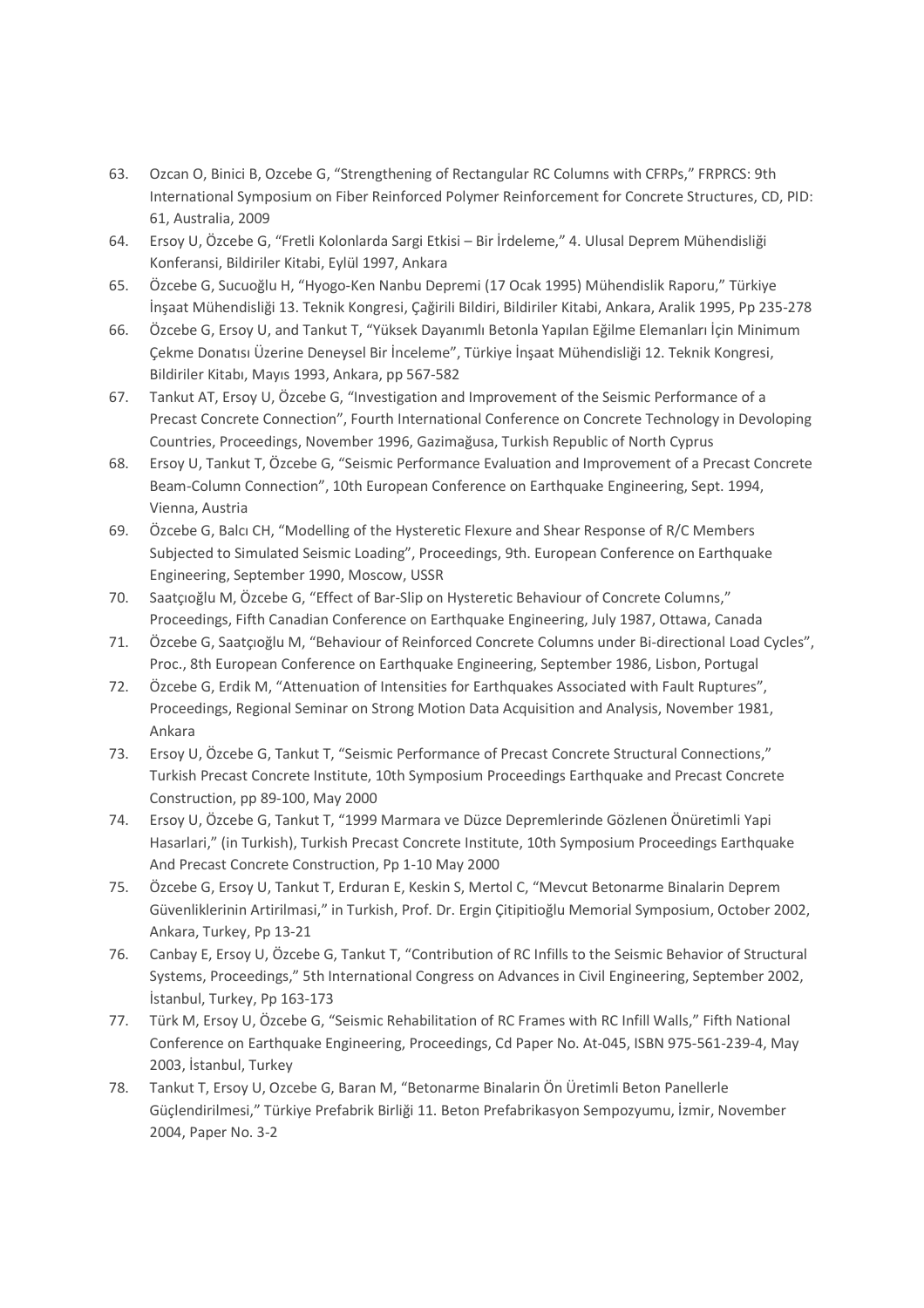- 79. Turer A, Ersoy U, Ozcebe G, "Monitoring of Brick Partitioning Walls Crushing Damage in a Tall Building," The 5th International Workshop On Structural Health Monitoring, 2005, Stanford, CA
- 80. Ozcan O, Ozcebe G, "Modeling of Fiber Reinforced Polymer Confined Reinforced Concrete Columns with Plain Reinforcing Bars," ACE 2008- International Congress on Advances in Civil Engineering, Paper ID: 247, TRNC, 2008
- 81. Akin E, Ozcebe G, "Strengthening of Brick Infilled RC Frames with CFRP Reinforcement," ACE 2008- International Congress on Advances in Civil Engineering, Paper ID: 27, TRNC, 2008
- 82. Ozcan O, Binici B, Özcebe G, "Seismic Retrofitting of Reinforced Concrete Columns using Carbon Fiber Reinforced Polymer (CFRP)," Asia-Pacific Conference on FRP in Structures (APFIS 2007, Paper No: APFIS-167, China, 2007
- 83. Erdogan H, Özcebe G, Binici, B, "A New CFRP Strengthening Technique to Enhance Punching Shear Strength of RC Slab-column Connections," Asia-Pacific Conference on FRP in Structures (APFIS 2007)," Paper No. APFIS-055, China, 2007
- 84. Kurc O, Ozcebe G, "The Analysis and Design of the Tallest Buildings in Ankara," Structural Engineers World Congress, India, 2007
- 85. G. Özcebe, E. Akın, "Strengthening of Brick Infilled R/C Frames with CFRP Reinforcement," Ninth Canadian Conference on Earthquake Engineering, Ottawa, Ontario, Canada, 26-29 June 2007
- 86. Sucuoglu H, Hopkins D, Jury R, Kubin J, Ozmen A, Ozcebe G. "Developing Retrofit Solutions for the Residential Building Stock in Istanbul," 8th National Conference On Earthquake Engineering, Cd (572) Earthquake Engineering Research Institute, San Francisco, Apr 2006.
- 87. Binici B, Ozcebe G. "Seismic Evaluation of Infilled Reinforced Concrete Frames Strengthened with FRPs," 8th National Conference On Earthquake Engineering, CD (1717) Earthquake Engineering Research Institute, San Francisco, Apr 2006.
- 88. Ozcebe G, Sucuoglu H, Yucemen MS, Yakut A, Kubin J," Seismic Risk Assessment of Existing Building Stock in Istanbul – A Pilot Application In Zeytinburnu District," 8th National Conference on Earthquake Engineering, Cd (1737) Earthquake Engineering Research Institute, San Francisco, Apr 2006.
- 89. Binici B, Ozcebe G. "Analysis of Infilled Reinforced Concrete Frames Strengthened With FRPs," Second Fib Congress, CD, Federation International du Béton, Italy, June 2006.
- 90. Özcebe G, "On All Fronts: Assessment, Diagnosis and Rehabilitation", Keynote Lecture, Skopje Earthquake 40 Years of European Earthquake Engineering, August 2003, Skopje-Ohrid, Republic of Macedonia.
- 91. Ersoy U, Ozcebe G, "Lessons from Recent Earthquakes in Turkey and Seismic Rehabilitation of Buildings", Behavior and Design of Concrete Structures for Seismic Performance, ACI International, SP-197, 2002, pp 105-126.
- 92. Ersoy U, Özcebe G, Üzümeri SM,"Minutes of the Round-Table Discussion on Structural Engineering", First Japan-Turkey Workshop on Earthquake Engineering, Proceedings, March 1997, İstanbul, pp 137- 142.
- 93. Ersoy U, Özcebe G, "Moment-Curvature Relationship of Confined Concrete Sections", invited paper, First Japan-Turkey Workshop on Earthquake Engineering, Proceedings, March 1997, İstanbul, pp 9-21.
- 94. Ersoy U, Özcebe G., Tankut, T, Türk, M, and Sonuvar, MO, "Behavior of RC Infilled Frames an Experimental Study", Second Japan-Turkey Workshop on Earthquake Engineering, Proceedings, February 1998, İstanbul